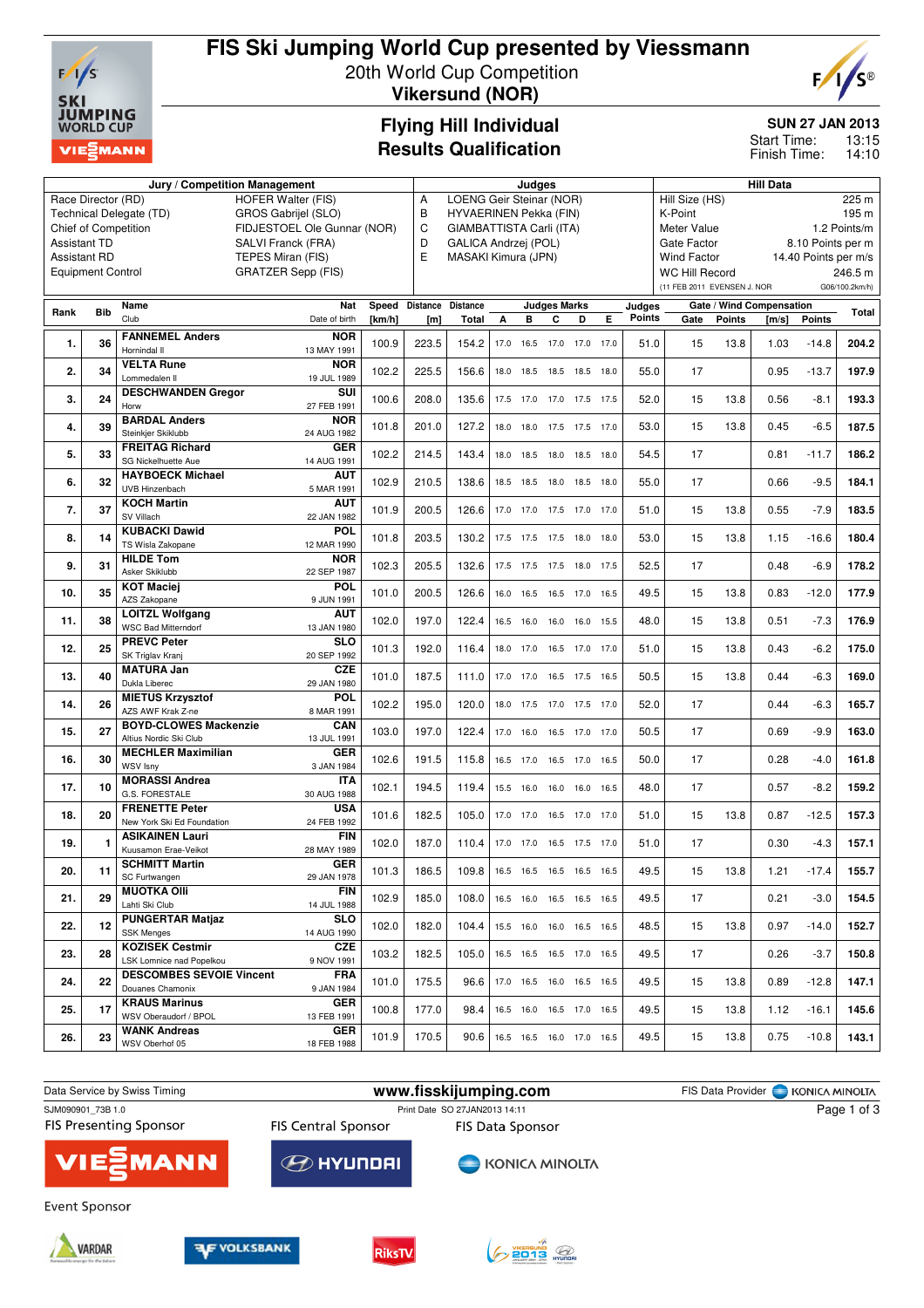

# **FIS Ski Jumping World Cup presented by Viessmann** 20th World Cup Competition



**Vikersund (NOR)**

#### **Flying Hill Individual Results Qualification**

#### **SUN 27 JAN 2013**

13:15 14:10 Start Time: Finish Time:

| Rank         | <b>Bib</b>           | Name                                                      | Speed                     | Distance Distance |            | <b>Judges Marks</b> |      |      |      |                          | Judges | Gate / Wind Compensation |      |               |         | <b>Total</b>  |       |
|--------------|----------------------|-----------------------------------------------------------|---------------------------|-------------------|------------|---------------------|------|------|------|--------------------------|--------|--------------------------|------|---------------|---------|---------------|-------|
|              |                      | Club                                                      | Date of birth             | [km/h]            | [m]        | <b>Total</b>        | А    | B    | C    | D                        | Е      | Points                   | Gate | <b>Points</b> | [m/s]   | <b>Points</b> |       |
|              |                      | <b>NURMSALU Kaarel</b>                                    | <b>EST</b>                |                   |            |                     |      |      |      |                          |        |                          |      |               |         |               |       |
| 27.          | 15                   | Skiclub Telemark                                          | 30 APR 1991               | 101.3             | 165.0      | 84.0                | 16.0 | 16.0 | 16.0 | 16.0                     | 16.0   | 48.0                     | 15   | 13.8          | 1.04    | $-15.0$       | 130.8 |
| 28.          | 8                    | <b>JOHNSON Anders</b>                                     | USA                       | 102.9             | 164.0      | 82.8                | 16.5 | 16.0 |      | 16.5 16.5 16.5           |        | 49.5                     | 17   |               | 0.17    | $-2.4$        | 129.9 |
|              |                      | <b>UOP Sports Clubs</b>                                   | 23 APR 1989               |                   |            |                     |      |      |      |                          |        |                          |      |               |         |               |       |
| 29.          | 13                   | <b>SEDLAK Borek</b>                                       | CZE                       | 101.3             | 162.0      | 80.4                | 16.0 | 16.5 | 16.0 | 16.0                     | 16.0   | 48.0                     | 15   | 13.8          | 0.99    | $-14.3$       | 127.9 |
|              |                      | Dukla Liberec                                             | 15 JUN 1981               |                   |            |                     |      |      |      |                          |        |                          |      |               |         |               |       |
| 30.          | 7                    | <b>SARDYKO Alexander</b>                                  | <b>RUS</b>                | 102.3             | 161.0      | 79.2                | 16.0 | 16.0 | 16.0 | 16.0 16.5                |        | 48.0                     | 17   |               | 0.17    | $-2.4$        | 124.8 |
|              |                      | N.Novgorod-Krasnoyarsk                                    | 8 MAY 1990                |                   |            |                     |      |      |      |                          |        |                          |      |               |         |               |       |
|              |                      |                                                           |                           |                   |            |                     |      |      |      |                          |        |                          |      |               |         |               |       |
|              | <b>Not Qualified</b> | <b>HAJEK Antonin</b>                                      | <b>CZE</b>                |                   |            |                     |      |      |      |                          |        |                          |      |               |         |               |       |
| 31.          | 5                    | Dukla Liberec                                             | 12 FEB 1987               | 102.0             | 155.0      | 72.0                | 16.0 | 15.5 | 16.0 | 16.0                     | 16.5   | 48.0                     | 17   |               | 0.00    | 0.0           | 120.0 |
|              |                      | <b>BRESADOLA Davide</b>                                   | <b>ITA</b>                |                   |            |                     |      |      |      |                          |        |                          |      |               |         |               |       |
| 32.          | 18                   | C.S. Esercito                                             | 10 SEP 1988               | 101.1             | 150.0      | 66.0                | 14.0 |      |      | 14.0 14.5 14.5 14.5      |        | 43.0                     | 15   | 13.8          | 0.70    | $-10.1$       | 112.7 |
|              |                      | <b>DAMJAN Jernei</b>                                      | <b>SLO</b>                |                   |            |                     |      |      |      |                          |        |                          |      |               |         |               |       |
| 33.          | 3                    | SSK Costella Ilirija                                      | 28 MAY 1983               | 101.9             | 148.0      | 63.6                | 15.5 | 16.0 | 16.0 | 15.5 16.0                |        | 47.5                     | 17   |               | $-0.01$ | 0.1           | 111.2 |
| 34.          | 19                   | <b>DEZMAN Nejc</b>                                        | <b>SLO</b>                | 101.4             | 145.0      | 60.0                | 15.0 | 15.0 | 15.0 | 15.5                     | 15.0   | 45.0                     | 15   | 13.8          | 0.55    | $-7.9$        | 110.9 |
|              |                      | SK Triglav Kranj                                          | 7 DEC 1992                |                   |            |                     |      |      |      |                          |        |                          |      |               |         |               |       |
| 35.          | 21                   | <b>MUELLER Lukas</b>                                      | <b>AUT</b>                |                   | 164.0      | 82.8                | 7.5  | 7.0  | 8.5  | 7.5                      | 8.5    | 23.5                     | 15   | 13.8          | 0.68    | $-9.8$        | 110.3 |
|              |                      | Sv Villach                                                | 14 MAR 1992<br><b>RUS</b> | 102.3             |            |                     |      |      |      |                          |        |                          |      |               |         |               |       |
| 36.          | 16                   | <b>KALINITSCHENKO Anton</b><br><b>CWSM Mezhdurechensk</b> |                           | 100.8             | 141.5      | 55.8                | 15.5 | 15.5 |      | 16.0 15.0 16.0           |        | 47.0                     | 15   | 13.8          | 1.12    | $-16.1$       | 100.5 |
|              |                      | <b>HAZETDINOV Ilmir</b>                                   | 22 JUL 1982<br><b>RUS</b> |                   |            |                     |      |      |      |                          |        |                          |      |               |         |               |       |
| 37.          | 2                    | Ufa                                                       | 28 OCT 1991               | 102.6             | 142.0      | 56.4                | 15.5 | 16.5 |      | 15.5 15.5 16.0           |        | 47.0                     | 17   |               | 0.32    | $-4.6$        | 98.8  |
|              |                      | <b>NAGLIC Tomaz</b>                                       | <b>SLO</b>                |                   |            |                     |      |      |      |                          |        |                          |      |               |         |               |       |
| 38.          | 9                    | SSK Alpina Ziri                                           | 18 JUL 1989               | 101.8             | 143.0      | 57.6                | 15.0 | 15.5 |      | 15.5 15.0 16.0           |        | 46.0                     | 17   |               | 0.47    | $-6.8$        | 96.8  |
|              |                      | <b>KOROLEV Alexev</b>                                     | KAZ                       |                   |            |                     |      |      |      |                          |        |                          |      |               |         |               |       |
| 39.          | 6                    | Dynamo                                                    | 20 JUN 1987               | 102.3             | 132.0      | 44.4                | 15.5 | 16.0 |      | 15.5 15.5 15.5           |        | 46.5                     | 17   |               | 0.19    | $-2.7$        | 88.2  |
| 39.          | 4                    | <b>IPATOV Dimitry</b>                                     | <b>RUS</b>                | 102.1             | 129.0      | 40.8                |      |      |      | 15.0 15.5 15.0 14.5 14.5 |        | 44.5                     | 17   |               | $-0.20$ | 2.9           | 88.2  |
|              |                      | Osvsm Magadan                                             | 30 JUN 1984               |                   |            |                     |      |      |      |                          |        |                          |      |               |         |               |       |
|              |                      |                                                           |                           |                   |            |                     |      |      |      |                          |        |                          |      |               |         |               |       |
| Prequalified |                      |                                                           |                           |                   |            |                     |      |      |      |                          |        |                          |      |               |         |               |       |
|              | 41                   | <b>FREUND Severin</b>                                     | <b>GER</b>                | 102.1             | 224.5      | 155.4               |      |      |      |                          |        |                          | 15   | 13.8          | 1.01    | $-14.5$       |       |
|              |                      | WSV DJK Rastbuechl                                        | 11 MAY 1988               |                   |            |                     |      |      |      |                          |        |                          |      |               |         |               |       |
|              | 42                   | <b>TEPES Jurii</b><br>SD Dolomiti                         | <b>SLO</b><br>14 FEB 1989 | 102.0             | 237.0      | 170.4               |      |      |      |                          |        |                          | 15   | 13.8          | 1.06    | $-15.3$       |       |
|              |                      | <b>NEUMAYER Michael</b>                                   | <b>GER</b>                |                   |            |                     |      |      |      |                          |        |                          |      |               |         |               |       |
|              | 43                   | SK Berchtesgaden                                          | 15 JAN 1979               |                   | <b>DNS</b> |                     |      |      |      |                          |        |                          |      |               |         |               |       |
|              |                      | <b>JACOBSEN Anders</b>                                    | <b>NOR</b>                |                   |            |                     |      |      |      |                          |        |                          |      |               |         |               |       |
|              | 44                   | Ringkollen Skiklubb                                       | 17 FEB 1985               | 100.3             | 163.0      | 81.6                |      |      |      |                          |        |                          | 13   | 27.5          | 0.83    | $-12.0$       |       |
|              |                      | <b>ZYLA Piotr</b>                                         | POL                       | 99.9              | 206.0      | 133.2               |      |      |      |                          |        |                          | 13   | 27.5          | 0.84    | $-12.1$       |       |
|              | 45                   | <b>KS Wisla Ustronianka</b>                               | 16 JAN 1987               |                   |            |                     |      |      |      |                          |        |                          |      |               |         |               |       |
|              | 46                   | <b>STOCH Kamil</b><br><b>POL</b>                          |                           | 100.2             | 194.0      | 118.8               |      |      |      |                          |        |                          | 13   | 27.5          | 0.88    | $-12.7$       |       |
|              |                      | <b>WKS ZAKOPANE</b>                                       | 25 MAY 1987               |                   |            |                     |      |      |      |                          |        |                          |      |               |         |               |       |
|              | 47                   | <b>STJERNEN Andreas</b>                                   | <b>NOR</b>                | 101.2             | 208.5      | 136.2               |      |      |      |                          |        |                          | 13   | 27.5          | 0.86    | $-12.4$       |       |
|              |                      | Sprova <sub>IL</sub>                                      | 30 JUL 1988               |                   |            |                     |      |      |      |                          |        |                          |      |               |         |               |       |
|              | 48                   | <b>KRANJEC Robert</b><br>SK Triglav Kranj                 | <b>SLO</b><br>16 JUL 1981 | 100.4             | 230.0      | 162.0               |      |      |      |                          |        |                          | 13   | 27.5          | 1.07    | $-15.4$       |       |
|              |                      | <b>AMMANN Simon</b>                                       | SUI                       |                   |            |                     |      |      |      |                          |        |                          |      |               |         |               |       |
|              | 49                   | SSC Toggenburg                                            | 25 JUN 1981               | 101.1             | 225.5      | 156.6               |      |      |      |                          |        |                          | 13   | 27.5          | 0.70    | $-10.1$       |       |
|              |                      | <b>SCHLIERENZAUER Gregor</b>                              | <b>AUT</b>                |                   |            |                     |      |      |      |                          |        |                          |      |               |         |               |       |
|              | 50                   | SV Innsbruck-Bergisel                                     | 7 JAN 1990                | 100.4             | 210.5      | 138.6               |      |      |      |                          |        |                          | 13   | 27.5          | 0.60    | $-8.6$        |       |